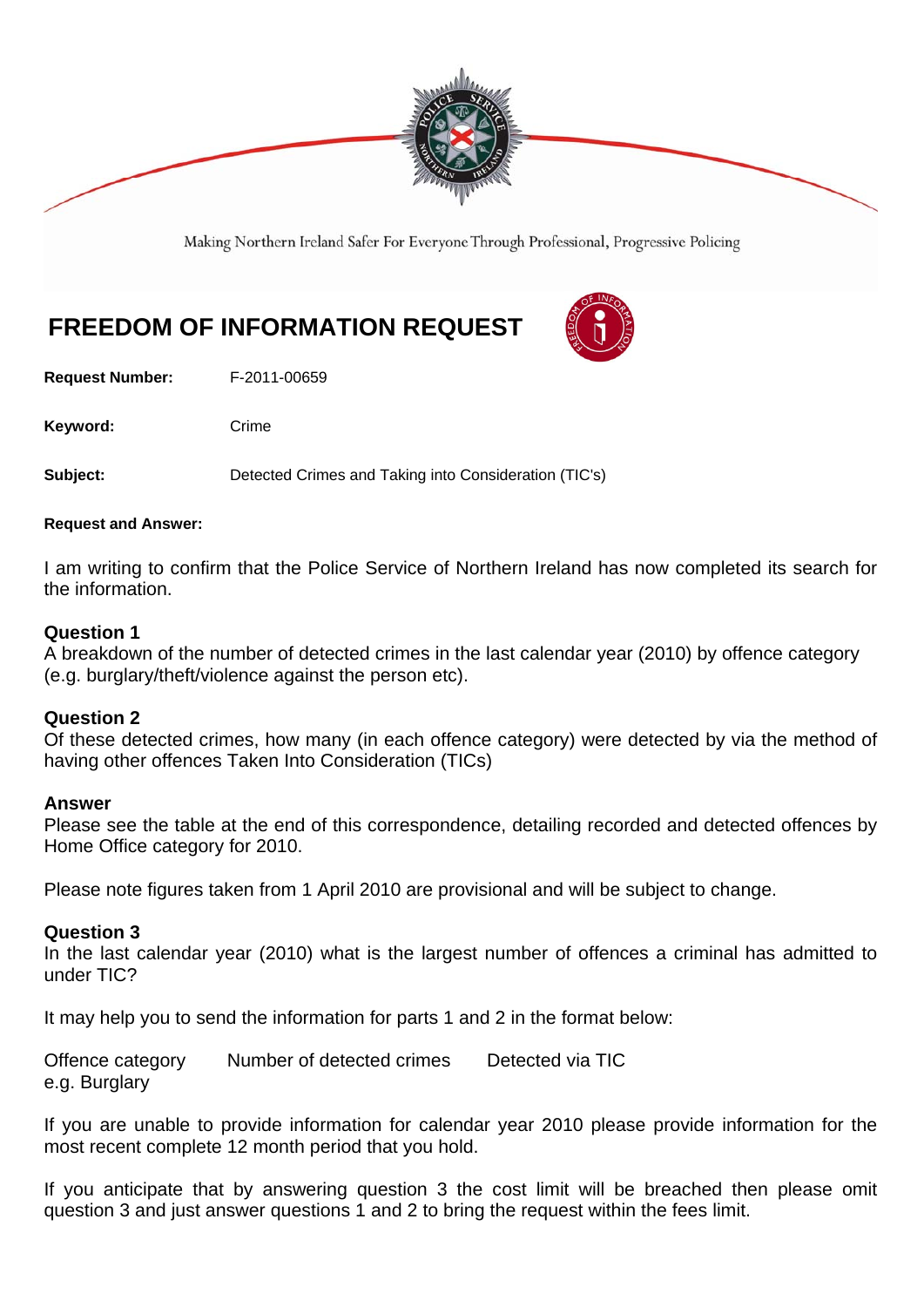### **Answer**

The largest number of crimes admitted to by one offender by TIC, during the calendar year January 2010 to January 2011 was 10 crimes.

If you have any queries regarding your request or the decision please do not hesitate to contact me on 028 9070 0164. When contacting the Freedom of Information Team, please quote the reference number listed at the beginning of this letter.

If you are dissatisfied in any way with the handling of your request, you have the right to request a review. You should do this as soon as possible, or in any case within two months of the date of issue of this letter. In the event that you require a review to be undertaken, you can do so by writing to the Head of Freedom of Information, PSNI Headquarters, 65 Knock Road, Belfast, BT5 6LE or by emailing foi@psni.pnn.police.uk.

If following an internal review, carried out by an independent decision maker, you were to remain dissatisfied in any way with the handling of the request you may make a complaint, under Section 50 of the Freedom of Information Act, to the Information Commissioner's Office and ask that they investigate whether the PSNI has complied with the terms of the Freedom of Information Act. You can write to the Information Commissioner at Information Commissioner's Office, Wycliffe House, Water Lane, Wilmslow, Cheshire, SK9 5AF. In most circumstances the Information Commissioner will not investigate a complaint unless an internal review procedure has been carried out, however the Commissioner has the option to investigate the matter at his discretion.

Please be advised that PSNI replies under Freedom of Information may be released into the public domain via our website @ www.psni.police.uk

Personal details in respect of your request have, where applicable, been removed to protect confidentiality.